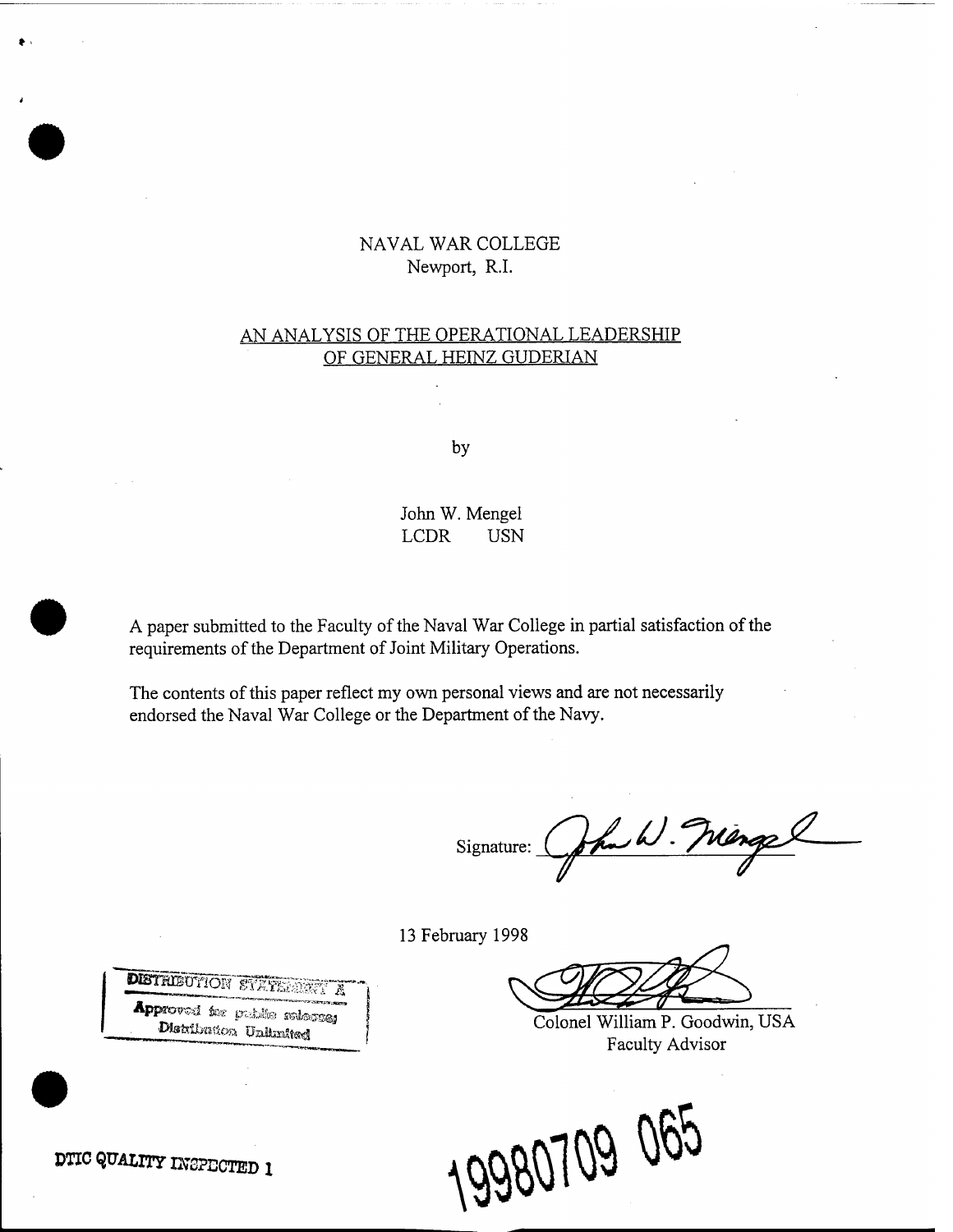Unclassified\_

Security Classification This Page

| REPORT DOCUMENTATION PAGE                                                                                                                                                                                                                                                                                                                                                   |                   |                                                                                |            |
|-----------------------------------------------------------------------------------------------------------------------------------------------------------------------------------------------------------------------------------------------------------------------------------------------------------------------------------------------------------------------------|-------------------|--------------------------------------------------------------------------------|------------|
| 1. Report Security Classification: UNCLASSIFIED                                                                                                                                                                                                                                                                                                                             |                   |                                                                                |            |
| 2. Security Classification Authority:                                                                                                                                                                                                                                                                                                                                       |                   |                                                                                |            |
| 3. Declassification/Downgrading Schedule:                                                                                                                                                                                                                                                                                                                                   |                   |                                                                                |            |
| 4. Distribution/Availability of Report: DISTRIBUTION STATEMENT A: APPROVED FOR<br>PUBLIC RELEASE; DISTRIBUTION IS UNLIMITED.                                                                                                                                                                                                                                                |                   |                                                                                |            |
| 5. Name of Performing Organization:<br>JOINT MILITARY OPERATIONS DEPARTMENT                                                                                                                                                                                                                                                                                                 |                   |                                                                                |            |
| 6. Office Symbol:                                                                                                                                                                                                                                                                                                                                                           | C                 | 7. Address: NAVAL WAR COLLEGE<br>: 686 CUSHING ROAD<br>'NEWPORT, RI 02841-1207 |            |
| 8. Title (Include Security Classification):<br>An Analysis of the Operational Leadership of<br>General Heinz Guderian.<br>(U)                                                                                                                                                                                                                                               |                   |                                                                                |            |
| 9. Personal Authors: John W. Mengel, LCDR, USN                                                                                                                                                                                                                                                                                                                              |                   |                                                                                |            |
| 10. Type of Report:<br>FINAL                                                                                                                                                                                                                                                                                                                                                |                   | 11. Date of Report: 13 Feb 1998                                                |            |
| 12. Page Count: 19                                                                                                                                                                                                                                                                                                                                                          |                   |                                                                                |            |
| 13. Supplementary Notation: A paper submitted to the Faculty of the NWC in partial<br>satisfaction of the requirements of the JMO Department. The contents of this paper<br>reflect my own personal views and are not necessarily endorsed by the NWC or the<br>Department of the Navy.                                                                                     |                   |                                                                                |            |
| 14. Ten key words that relate to your paper: Guderian, operational leadership, operational art,<br>blitzkrieg, armor, mechanized warfare, character, will, intellect, risk.                                                                                                                                                                                                 |                   |                                                                                |            |
| 15. Abstract: This paper is a historical analysis of General Heinz Guderian's operational leadership.<br>These elements are operational thinking, execution of operations, and the operational leader's<br>character. Guderian's development of combined mechanized warfare (blitzkrieg), and his leadership<br>style in campaigns against Poland and France are discussed. |                   |                                                                                |            |
|                                                                                                                                                                                                                                                                                                                                                                             |                   |                                                                                |            |
| 16.Distribution /<br>Availability of<br>Abstract:                                                                                                                                                                                                                                                                                                                           | Unclassified<br>x | Same As Rpt                                                                    | DTIC Users |
| 17. Abstract Security Classification:<br>UNCLASSIFIED                                                                                                                                                                                                                                                                                                                       |                   |                                                                                |            |
| 18. Name of Responsible Individual:<br>CHAIRMAN, JOINT MILITARY OPERATIONS DEPARTMENT                                                                                                                                                                                                                                                                                       |                   |                                                                                |            |
| 19. Telephone:<br>841-6461                                                                                                                                                                                                                                                                                                                                                  |                   | 20. Office Symbol:<br>C                                                        |            |

Security Classification of This Page Unclassified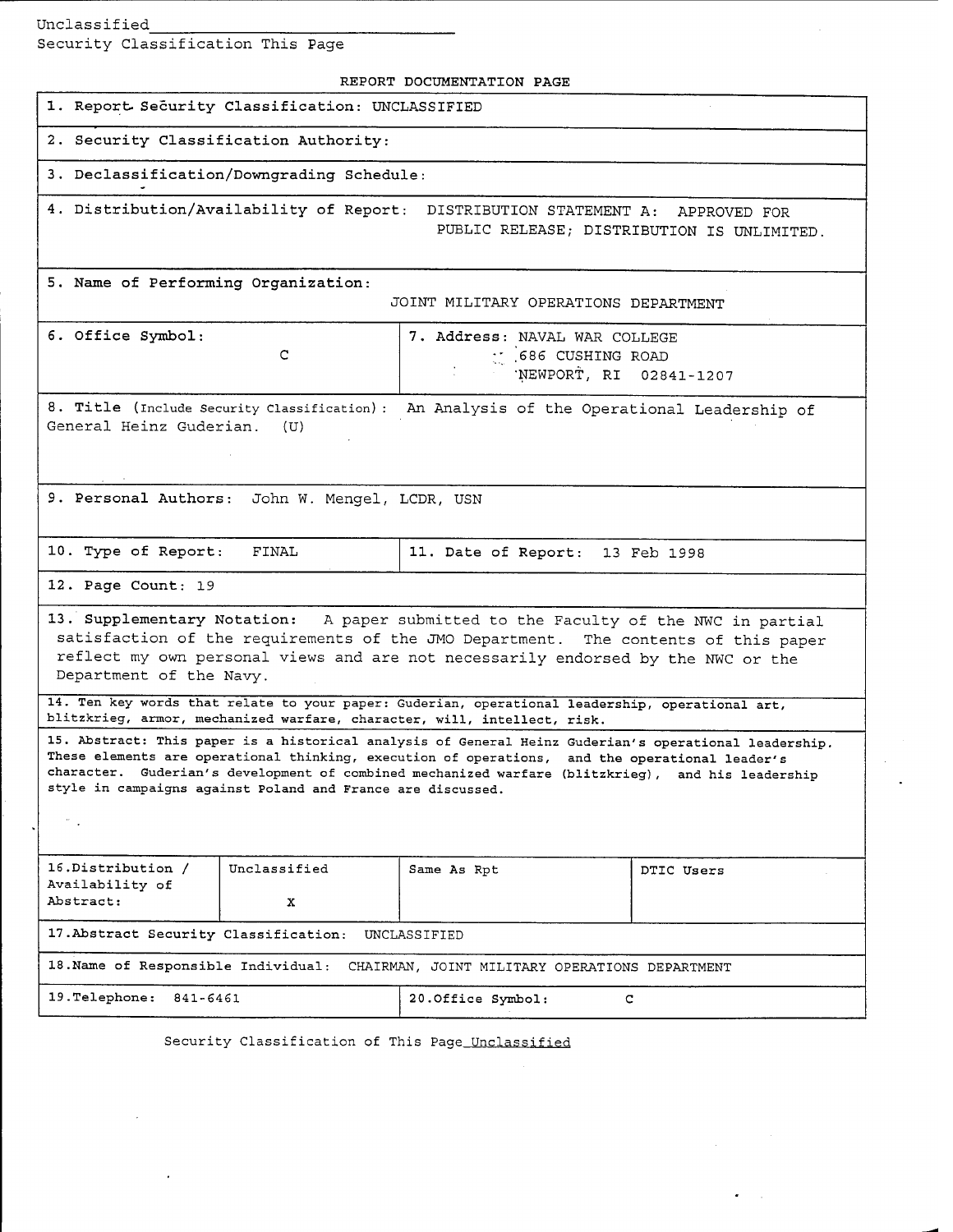PREFACE.

Operational art is a vital link between the national and theater strategic objective and tactical combat. It deals chiefly with the theory and practice of planning, preparing, conducting and sustaining major operations and campaigns. The very essence of operational art is to win decisively -- achieving the strategic aim, while avoiding a costly attrition war.<sup>1</sup>

Implied in this definition is the importance of the role of the commander, for it can be argued that the most critical element of operational art deals with operational leadership.<sup>2</sup> The operational commander is responsible for developing an operational vision that will achieve the strategic aim. In short, operational art challenges the commander to consider the ends he must achieve, the ways to achieve those ends, and how to use the means available to him.

Why are some commanders successful in this challenge while others are not? Is the study of operational leadership even worthwhile, given the myriad of intangible factors involved? The answer is yes; the study of great leaders can illuminate the qualities that contribute to military victory.<sup>3</sup> Although studying great leaders will uncover a diversity of characteristics and methods, the thesis ofthis paper is that there is an identifiable set of personal leadership qualities that successful operational commanders possess in common. These qualities may be broadly grouped as operational thinking, execution of the operational plan, and the intangible character traits of the commander.

<sup>&</sup>lt;sup>1</sup> Milan Vego, "On Operational Art (Draft)", unpublished material in NWC 1035 for The United States Naval War College, Newport, RI, September 1997, 3.

 $^2$  Ibid., 18.

<sup>&</sup>lt;sup>3</sup> Milan N. Vego, "Operational Leadership," unpublished material in NWC 4107A for The United States Naval War College, Newport, RI, September 1996, 2.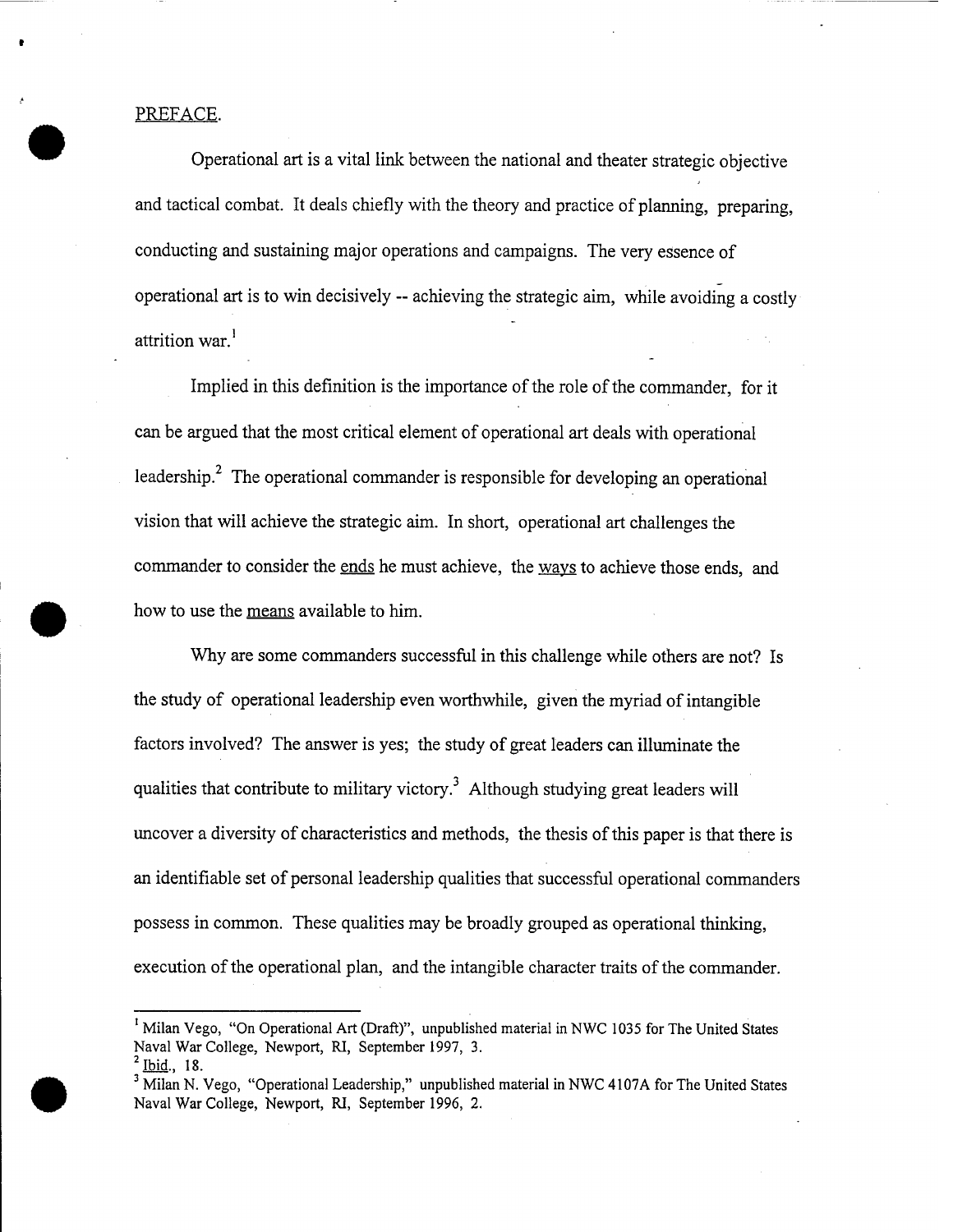This paper will attempt to identify the essential qualities of operational leadership by analyzing the style and methods of General Heinz Guderian.

### THEORETICAL FRAMEWORK.

The operational leader must have the rare gift of thinking broadly and understanding how each action fits into the overall design so as to accomplish strategic or operational goals. Accurately analyzing current events combined with anticipating future events is vital to success in any major operation or campaign.<sup>4</sup> Utilizing operational thinking, a leader can develop operational vision  $-\pi$  an ability to understand how operational-level activities fit into the larger, strategic picture.

It is through the commander's operational thinking that the appropriate operational design is produced. This thinking is focused on operational objectives, centers of gravity, critical vulnerabilities, culminating points, decisive points, and the lines of operation. The successful commander is also able to formulate a vision of the end state. After conceptualizing the end state, he must provide his organization with a clear sense of direction, and inspire his subordinates to strive to reach that goal. It is critical that the operational commander impart to his subordinates his personal "roadmap" to victory. He must also provide the ways and means for achieving victory.<sup>5</sup> In addition, the commander must establish a command and control organization that provides for simplicity, clarity, unity of command, and delegation of authority to permit decentralized execution.

<sup>4</sup> Ibid.. 1.

<sup>5</sup> Ibjd., 1.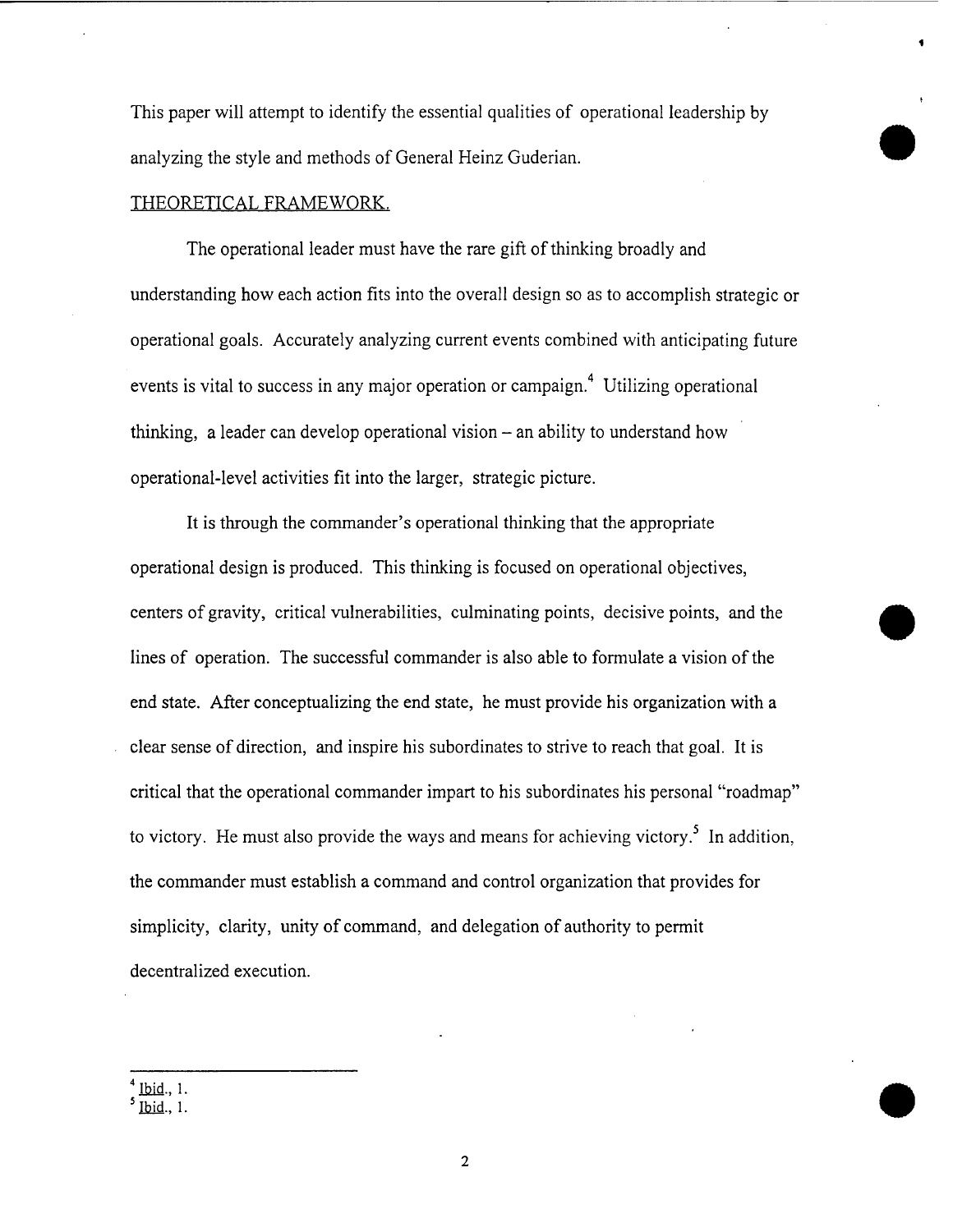During the execution of a major operation or campaign, the operational commander must be able to read events as they unfold on the battlefield. His skill in doing this affects the decisions he makes and, thus, influences the overall accomplishment of the operation. This skill also allows the commander to maintain the initiative and provides him an opportunity to respond quickly, and flexibly to the fluid nature of the battlefield. The operational commander must continually assess the battlefield in order to establish courses of action that shape his area of operations to ensure reaching the objective. The commander may influence the outcome by commitment of operational reserves, obtaining additional forces, changing the priority of effort, and accepting risk to ensure sufficient strength at the decisive point.<sup>6</sup>

Ultimately, the operational commander's character drives his operational thinking and execution. Character is shaped by personality traits. A successful operational commander exhibits essential traits such as intelligence, mental toughness, boldness, moral and physical courage, self-confidence, compassion, candor, and imagination.<sup>7</sup> A willingness to assume responsibility and take risks are also critical character traits for the successful commander. Heinz Guderian exhibited these traits and that is what made him a successful military innovator and field commander. Before exploring Guderian's leadership style, his innovative theories of mechanized warfare, and his successful execution of these theories in battle, a look at his background is in order to help understand what shaped his leadership qualities.

<sup>6</sup> Jurgen J. Gwin, "An Analysis of Operational Leadership: Field Marshal Erich Von Manstein," (Unpublished Research Paper, U.S. Naval War College, Newport, RI: February 1995), 2. <sup>7</sup> Vego, "Operational Leadership," 2.

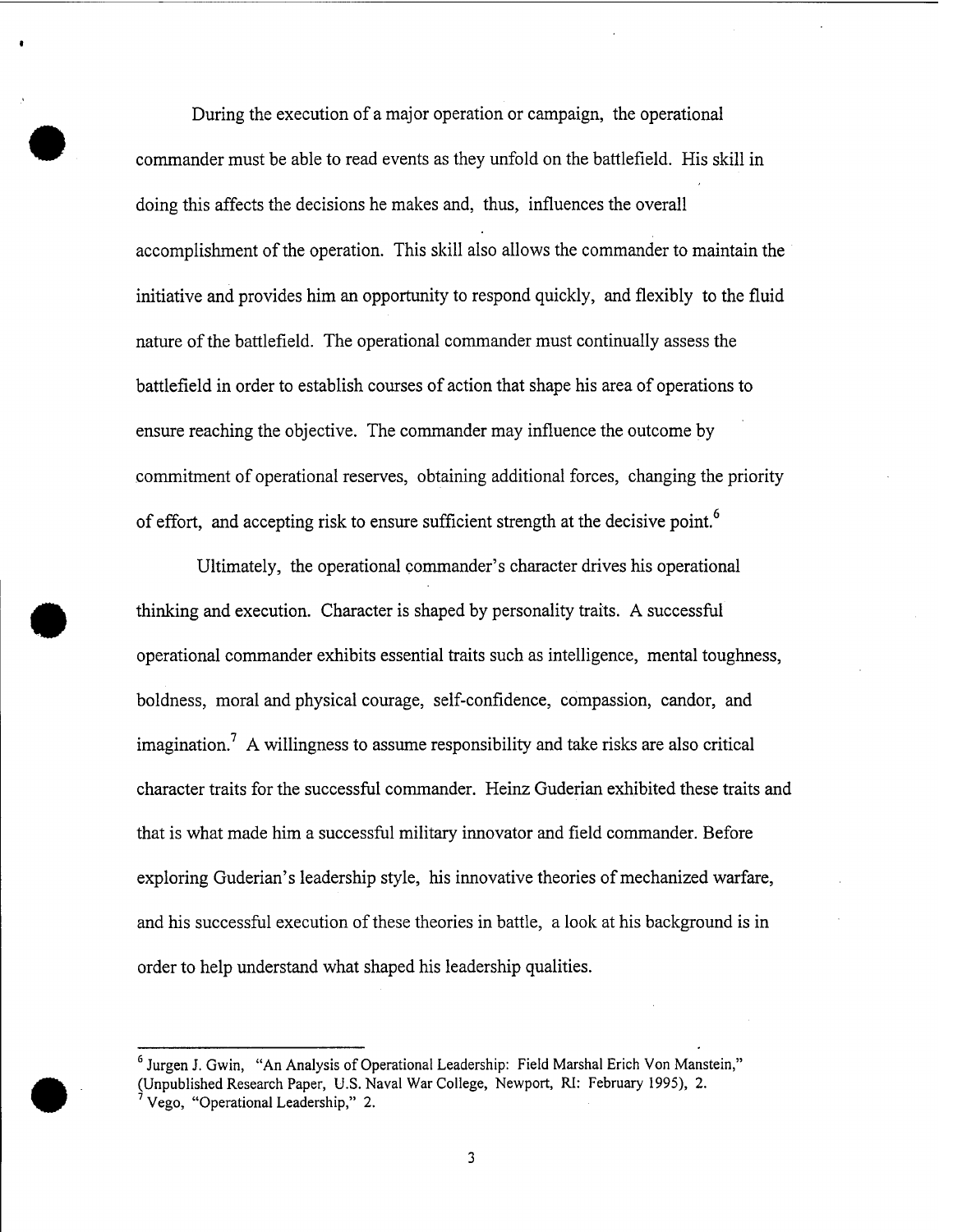## GUDERIAN'S UPBRINGING AND EDUCATION.

Born the son of an infantry officer in East Prussia in 1888, Guderian later attended both the Karlsruhe cadet school and the Gross-Lichterfelde in Berlin. The standards of these institutions were high and the curriculum was heavy in its emphasis on math, history and modern languages. The latter was particularly significant in the future development of Guderian's thought. His excellent English and French skills allowed him to read and analyze much of the military literature in Europe as an adult.<sup>8</sup> Moreover, it was at the cadet schools that Guderian was schooled in the Prussian method of inculcating its students with a thirst for knowledge and the mental tools for critical thinking. Many viewed Prussian military training as strict and unbending.<sup>9</sup> On the contrary, the Prussians were not interested in creating "robots."<sup>10</sup> The system taught the young cadet to acknowledge authority, but it also encouraged the discourse of differing ideas and opinions. From this exposure, Guderian developed a flexibility of thought and a healthy skepticism of the established system of military thought. These traits carried Guderian into adulthood and helped to shape his career.

#### GUDERIAN'S TRAINING AND EXPERIENCE.

Guderian was commissioned in 1907 and reported to an infantry battalion in Lorraine where his father was the battalion commander. During the First World War he served as a signals officer in a cavalry unit. This experience left Guderian with two

 $\boldsymbol{4}$ 

<sup>&</sup>lt;sup>8</sup> Heinz Guderian, *Achtung-Panzer*! (London: Arms and Armour Press, 1992), 8.

<sup>9</sup> Kenneth Macksey, Guderian: Creator of the Blitzkrieg (London: Stein and Day Press, 1975), 4. Guderian, *Achtung-Panzer!.* 8.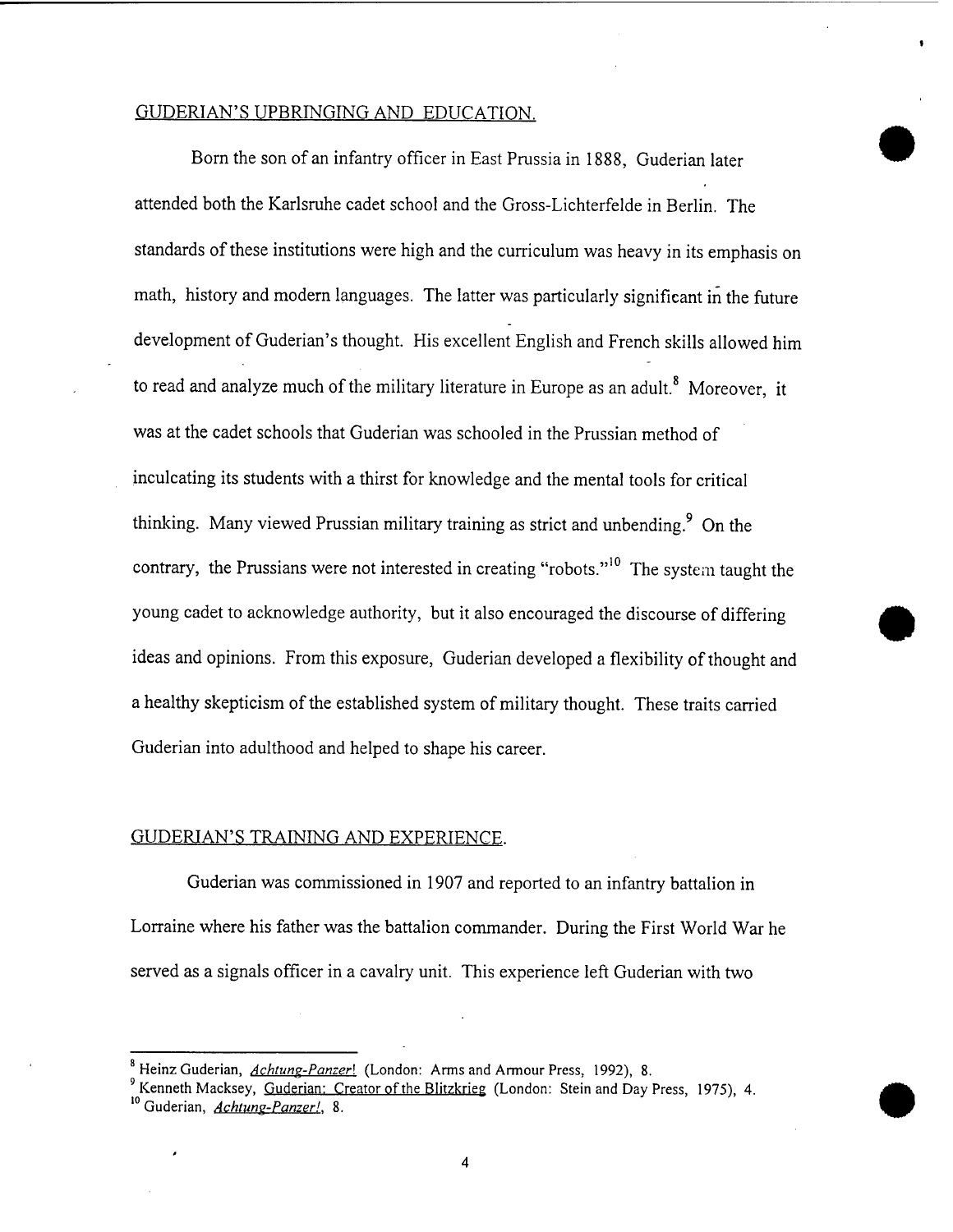distinct impressions. First, he became familiar with the advantages and disadvantages of operating with mounted troops, which in those days provided the only mobile arm of the  $army$ .<sup>11</sup> In particular, he witnessed the logistical feasibility of moving large numbers of troops through difficult terrain. Second, Guderian observed the latest wireless radio technology and gained an accurate understanding of its tactical applications. This*'.'..* experience convinced him that if high mobility, long-range operations were to be wellcoordinated, radio communications had to be accurate and reach down to the lowest possible level (e.g., individual tank, APC, ieep).<sup>12</sup>

By inter-war standards, the progress of Guderian's career was average until the rise of Hitler. Thereafter, Guderian's career took off. While his early promotion pace was ordinary, Guderian's career was unusual in the diversity of assignments that gave him a broad experience.<sup>13</sup> Guderian successfully served as a signals staff officer, General Staff officer, battalion commander, quartermaster, intelligence officer, and operations officer with units from the company to the corps levels.

Heinz Guderian's assignment to the Department of *Truppenamt* (Motor Transport) turned out to be one of the ironic twists of his career. Guderian tried to avoid the assignment, claiming he knew nothing about motor transport. It was, however, during the two years spent in this assignment, investigating troop movements by truck, that Guderian concluded that the concept of motorized combat operations was not only valid, but essential to the future of the German army. He foresaw that infantry attacks on

<sup>&</sup>lt;sup>11</sup> F.W. von Mellenthin, German Generals of World War II (Norman: University of Oklahoma Press, 1977), 86.

 $12$  Macksey, 50.

<sup>&</sup>lt;sup>13</sup> George A. Higgins, "The Operational Tenets of Generals Heinz Guderian and George S. Patton, Jr." (Fort Leavenworth: SAMS Monograph, 1985), 13.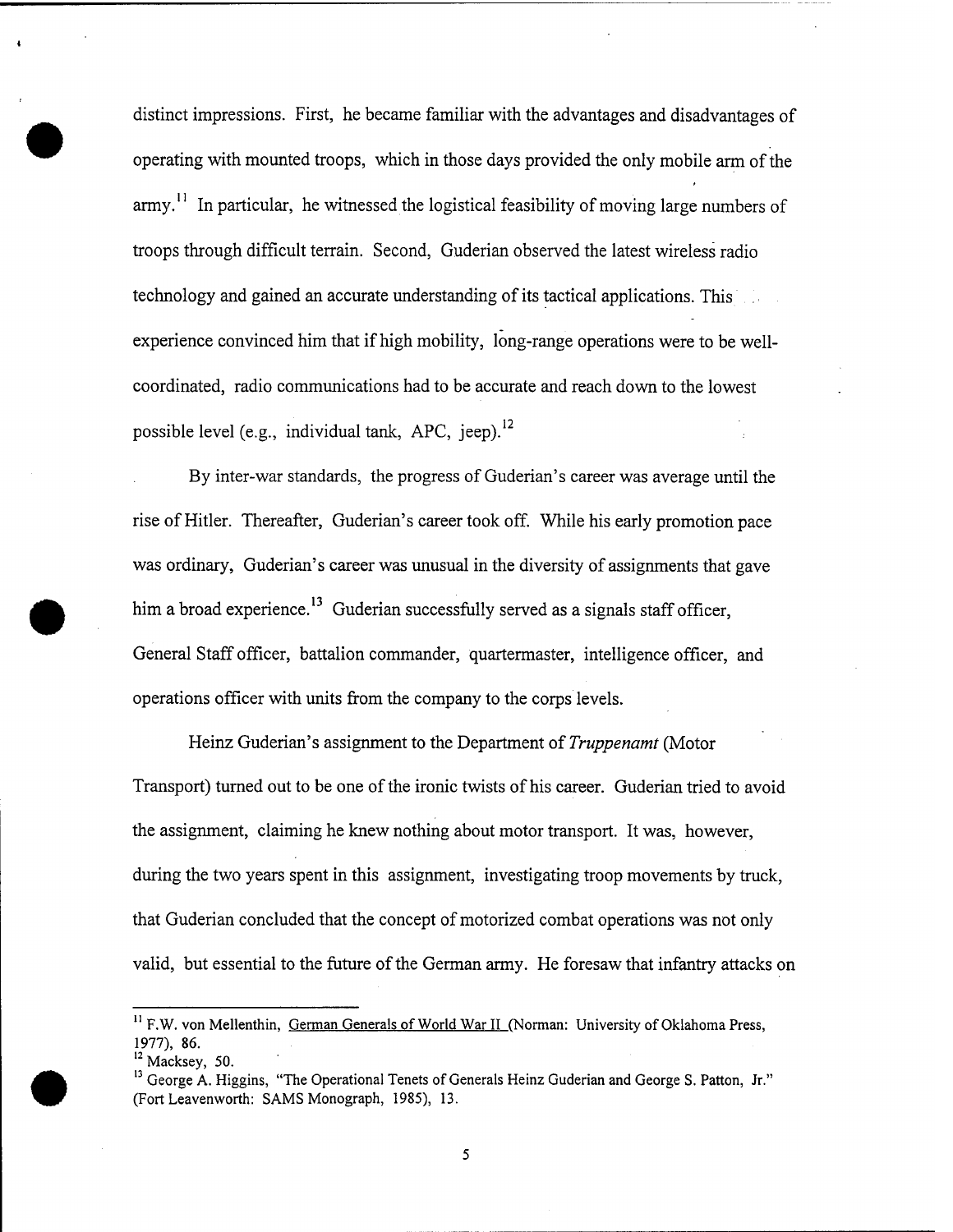foot and mass formations were obsolete. Mobility was the key to avoiding the attritionstyle warfare that characterized the First World War. Infantry mounted in trucks, however, was not sufficient. Guderian envisioned that the infantry needed to be combined in fully motorized formations of tanks, artillery and combat engineers.

Guderian developed a fascination with tanks, although he had no involvement with them in the First World War. To fill the experience gap, he read the available literature on motorized warfare, including articles by J.F.C. Fuller, Liddell Hart, Gifford Martel, and Charles de Gaulle. In addition, he studied carefully the British employment of tanks at the Battle of Cambrai in November 1917. Between 1924 and 1930, Guderian went from student to instructor. Because of his growing reputation, he was invited to lecture on armored and motorized warfare at the Berlin War Academy. He also began to contribute many articles to the military press.

In retrospect, Guderian's assignment to the *Truppenamt* helped him in two ways. First, it required him to understand the historical and contemporary use of armored and motorized forces, thereby making him the German army's *defacto* expert on the subject. Second, teaching and writing played an important role in Guderian's conception, development, and dissemination of armored and motorized warfare doctrine for a future war.<sup>14</sup> It is ironic that by the end of the 1920's Guderian was officially acknowledged as a leading expert on tank tactics and he had yet to set foot in a tank.<sup>15</sup>

Although Germany lacked tanks, Guderian recognized that foreign developments in tank technology proved that tanks possessed the speed and range to be considered not

<sup>&</sup>lt;sup>14</sup> Ibid., 18.

<sup>&</sup>lt;sup>15</sup> Heinz Guderian, Panzer Leader (London: Michael Joseph, Ltd, 1952), 22-24.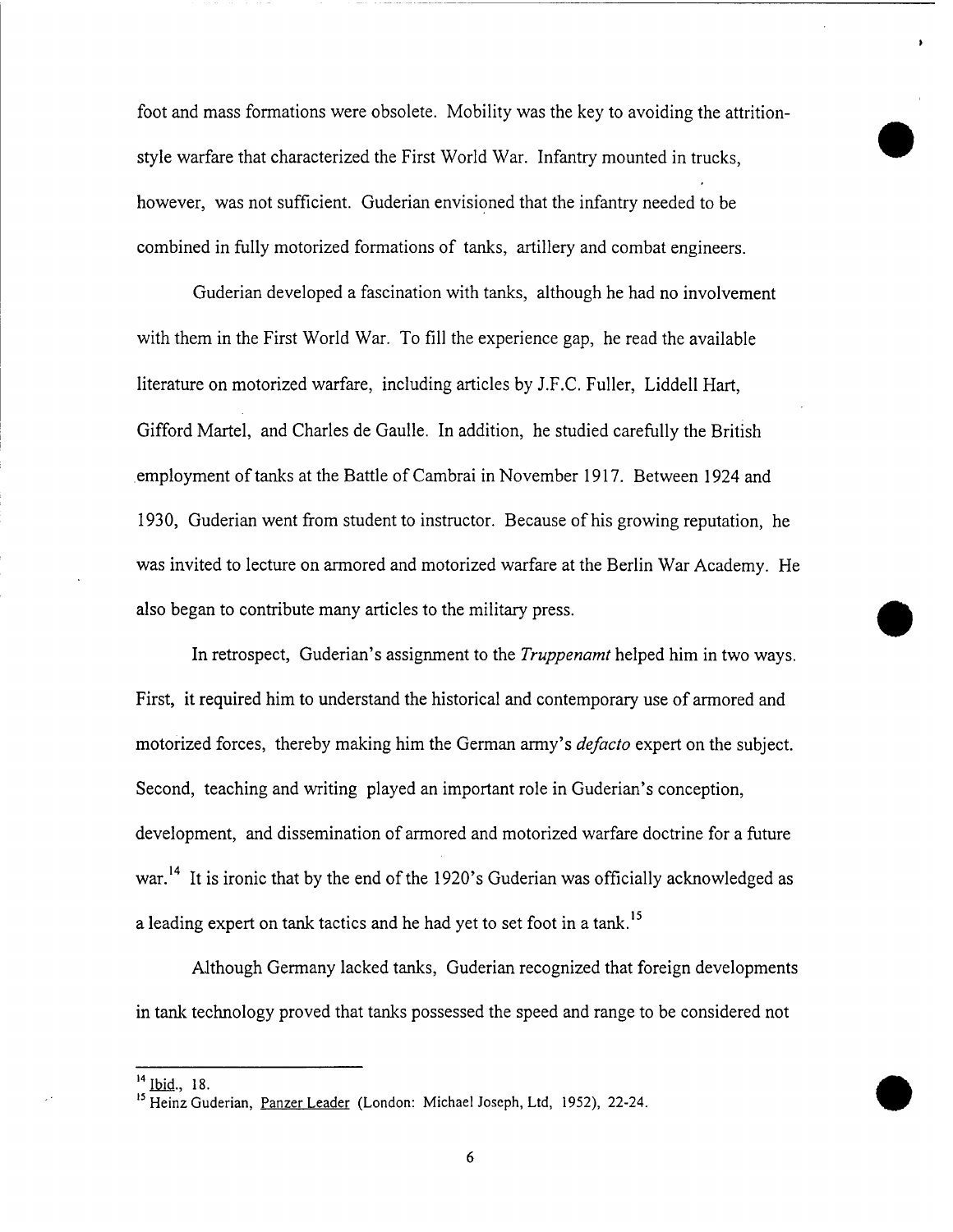only of tactical, but potentially of operational, significance. Guderian's operational doctrine called for the creation of a combined arms organization with the tank as the centerpiece. It also called for close cooperation with the air force. Guderian was convinced that tanks on their own, or merely in conjunction with infantry, would never achieve tactical or operational success. Guderian stressed the need for equal mobility among the various arms.

Guderian conceived of a new relationship among the various arms on the battlefield. He opposed the parceling out of tanks to infantry divisions. He believed that armor units should be the centerpiece around which combined arms organizations should be built. Guderian came to the conclusion that tanks, integrated in mechanized formations with infantry, artillery and engineers in "proper proportion" and used together for concentrated blows, would determine the course of a major operation or a campaign.<sup>16</sup> He recognized that mobile operations involving attacks to operational depths would require a great deal of combat power consisting of divisions which could complement each other: Panzer divisions for penetrations and deep thrusts, and motorized divisions for flank security, holding terrain, and providing depth.<sup>17</sup> This was Guderian's crucial insight and he claims to have made it by the early  $1930$ 's.<sup>18</sup>

Many conservative officers remained skeptical of Guderian's message. To some he was a radical. With credit to his foresight and persistence, Guderian's innovative ideas gained a great deal of acceptance by the outbreak of the Second World War. Yet

<sup>&</sup>lt;sup>16</sup> Heinz Guderian, *Achtung-Panzer!*, 10.

 $^{\prime\prime}$  Higgins, 23.

Heinz Guderian, <u>Panzer Leader</u>, 24.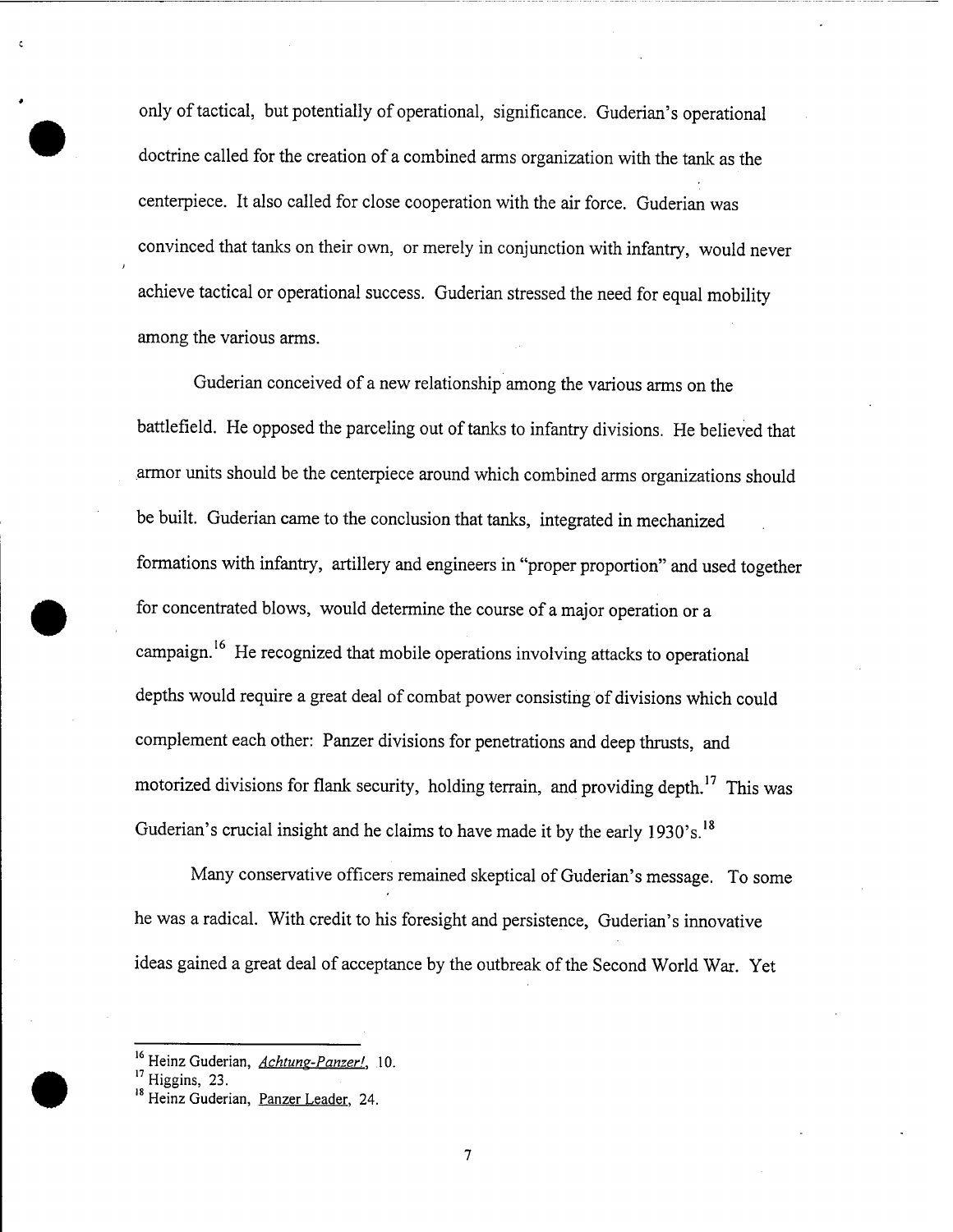the Panzer forces he advocated never gained an overwhelming priority. Guderian was forced to fight continually for resources with the other combat arms. Guderian wrote his famous *Achtung - Panzer!,* outlining his vision oftank employment, in order to gain the widest publicity and resources for the cause of the panzer divisions. The book asserted that only by the intelligent use of armored formations could Germany achieve swift and decisive victories in future wars.

In February 1938, Hitler appointed Guderian to command the world's first armored corps. Fittingly, as the creator of Germany's armored forces, he was selected over several officers senior to him. The invasion of Poland provided Guderian the first opportunity to demonstrate the effectiveness of his concepts in battle.

### POLISH CAMPAIGN:

During the Polish campaign, Guderian was given a rare opportunity – namely, to test his concepts in battle. That the Polish campaign ended so quickly owed much to the startling success ofthe *blitzkrieg* concepts that Guderian advocated. The essence of blitzkrieg was the synergism between surprise, speed and concentration. Surprise facilitated speed; speed fostered surprise; concentration enhanced both.<sup>19</sup>

Surprise was achieved by Hitler's negotiating until the last moment, and then attacking without warning and with overwhelming strength. The *Wehrmacht 's* combined arms offensive achieved exactly what Guderian had foreseen. The deep penetration into the Polish rear areas by the panzer divisions at the *Schwerpunkt* (the decisive point),

<sup>&</sup>lt;sup>19</sup> Ibid., 303.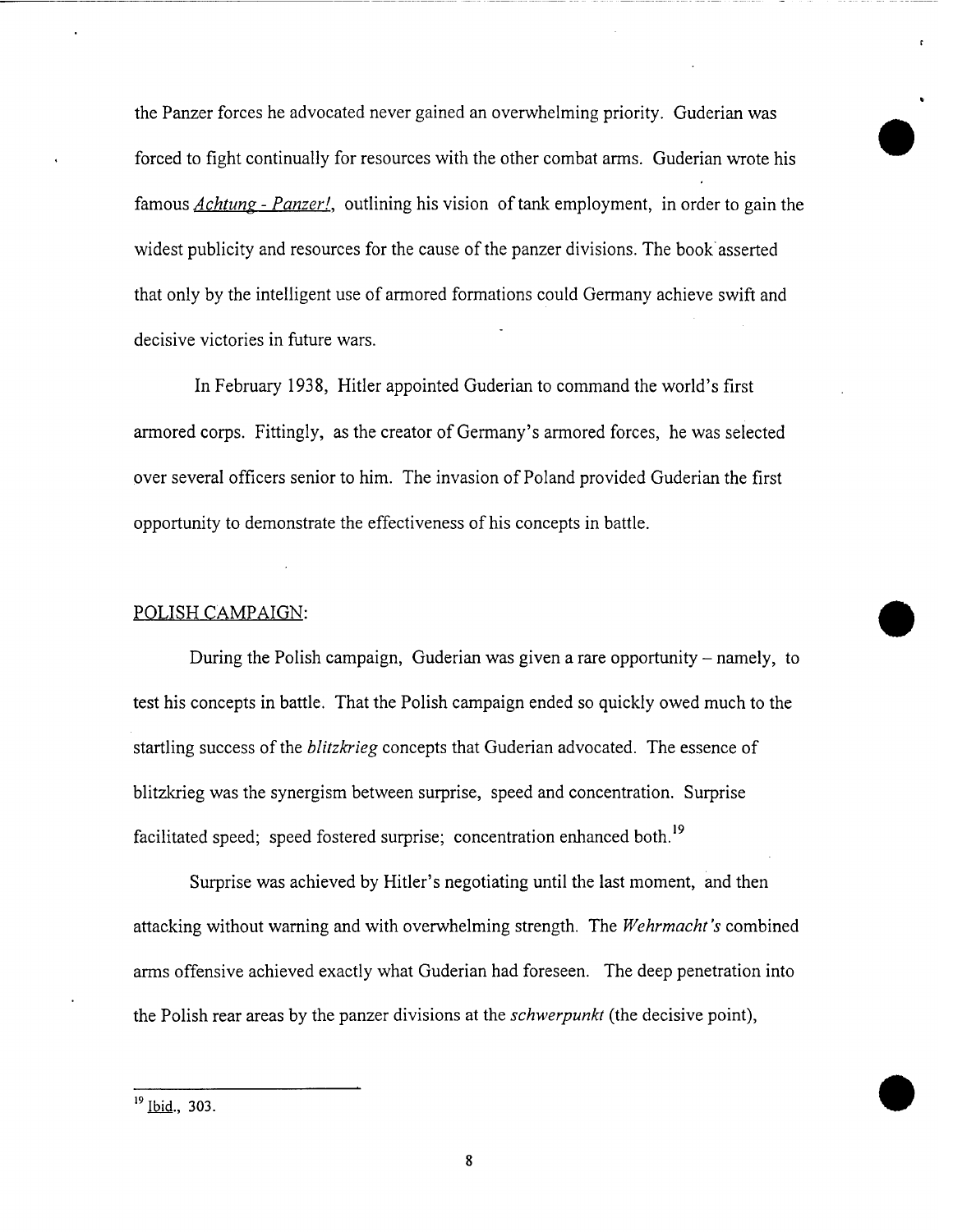together with the *Luftwaffe's* elimination of the Polish air force, brought about the very battle of paralysis and annihilation that Guderian advocated.

**•**

Guderian's own XIX Corps, which contained one panzer and two motorized infantry divisions, played an important role in the overwhelming defeat of Poland. It advanced in the north from Pomerania to the Vistula river and cut off enemy forces in the Polish corridor. Guderian, never one to lead from behind, put himself in an armored command vehicle and accompanied the leading panzer formations. This enabled him to maintain contact with his Corps headquarters and with his subordinate commanders. Guderian was aware that, since Napoleon and the advent of large armies, the tendency was for commanders to lead from the rear. The reasoning was that from this vantage point the commander could survey the entire battlefield. In this new age of fast, deeppenetrating mobile warfare, however, Guderian promoted the idea that commanders must accompany the lead elements of the *blitz*. Guderian wrote after the war that a commander should be located where he could personally see what was going on and receive directly the reports of his reconnaissance units. From this vantage point, he was able to make decisions and give orders rapidly. "The commander must always be in front of his men, otherwise he loses all possibility of leadership. The soldier wants to be able to see his general himself."<sup>20</sup>

In order to ensure that lateral and rearward communications and liaisons were maintained, and that his orders were transmitted to all concerned, he reorganized his staff. Guderian separated his staffinto a forward echelon, which accompanied the

<sup>&</sup>lt;sup>20</sup> Heinz Guderian, "Armored Warfare: Considerations of the Past and Future," Armored Cavalry Journal, January-February 1949, 3.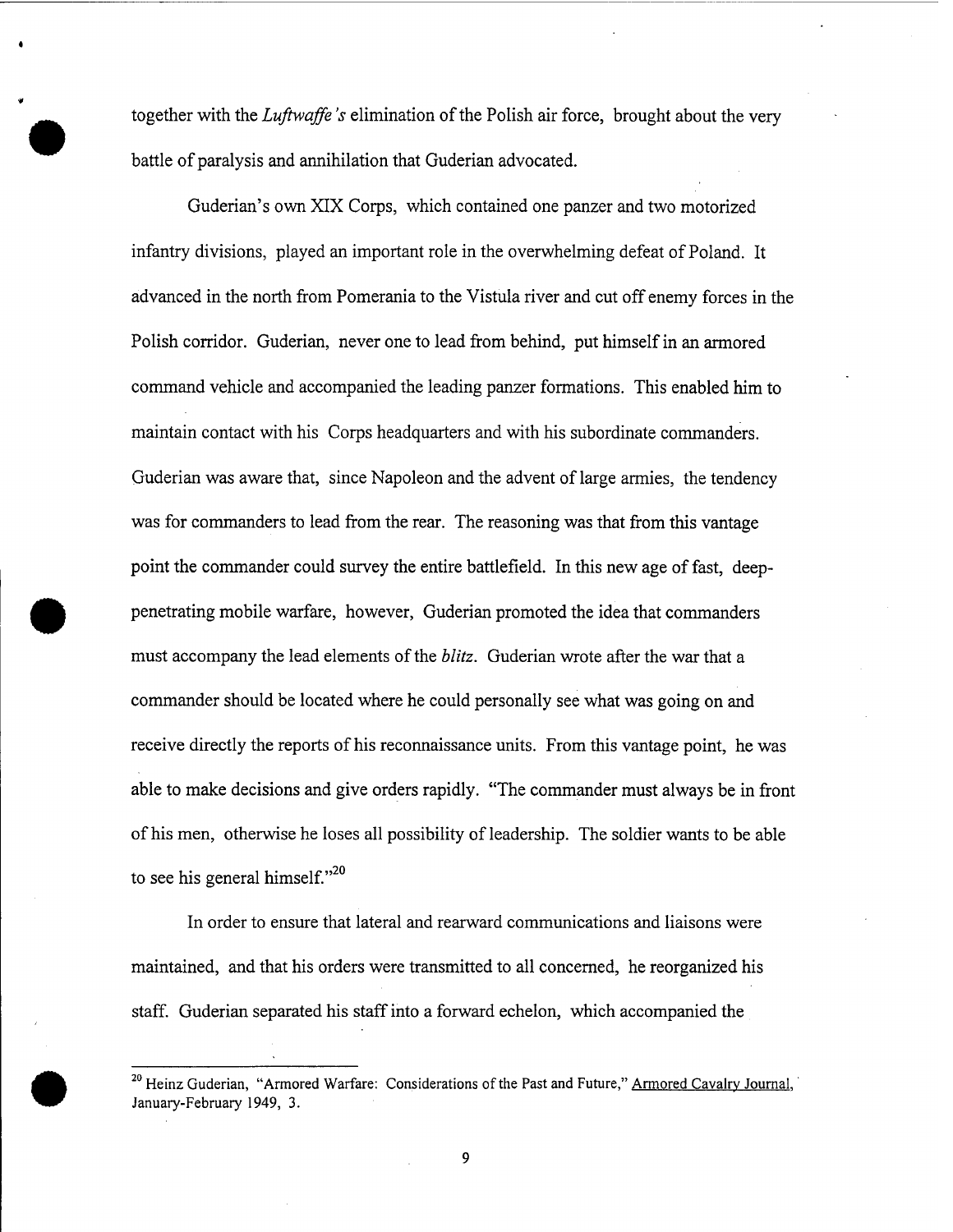commander, and a rear echelon, for the transmission of orders and messages to the flanks and to the rear. Guderian kept the forward or command staff echelon small and mobile so that it could maintain itself on the battlefield. To accomplish this, Guderian was one of the first to mount his command staff in armored vehicles, equipping them with the latest radios and encryption devices. He also developed a "command language" for armored units to ensure brevity and clarity for passing orders.<sup>21</sup> Guderian's time as a signals officer gave him these insights. Guderian created not only a new combat arm, but also capitalized on new technologies. He proved he was not only a theorist, but a practical officer highly versed in all aspects of active soldiering as well.

In the Polish Campaign, Guderian demonstrated the potential advantage of tank forces. Guderian concentrated his armor up front to achieve penetration at the *Schwerpunkt.* This ensured that the armor would be in a position to race into the operational depths of the defending enemy. Guderian recounts that by 4 September 1939 his XIX Corps had pushed across the Polish Corridor to the Vistula River and had totally destroyed two to three Polish infantry divisions and one cavalry brigade, capturing thousands of prisoners and hundreds of guns.<sup>22</sup> This fact supports the claim that the payoff for reaching operational depths quickly can be significant. Operational success is measured by the resulting operational or strategic effects. In the Polish Campaign, Guderian's operations played a decisive part in achieving the German strategic goal of the collapse of the Polish armed resistance and the surrender of the Polish armed forces.

 $21$  Ibid., p. 3.

<sup>&</sup>lt;sup>22</sup> Guderian, Panzer Leader, 73.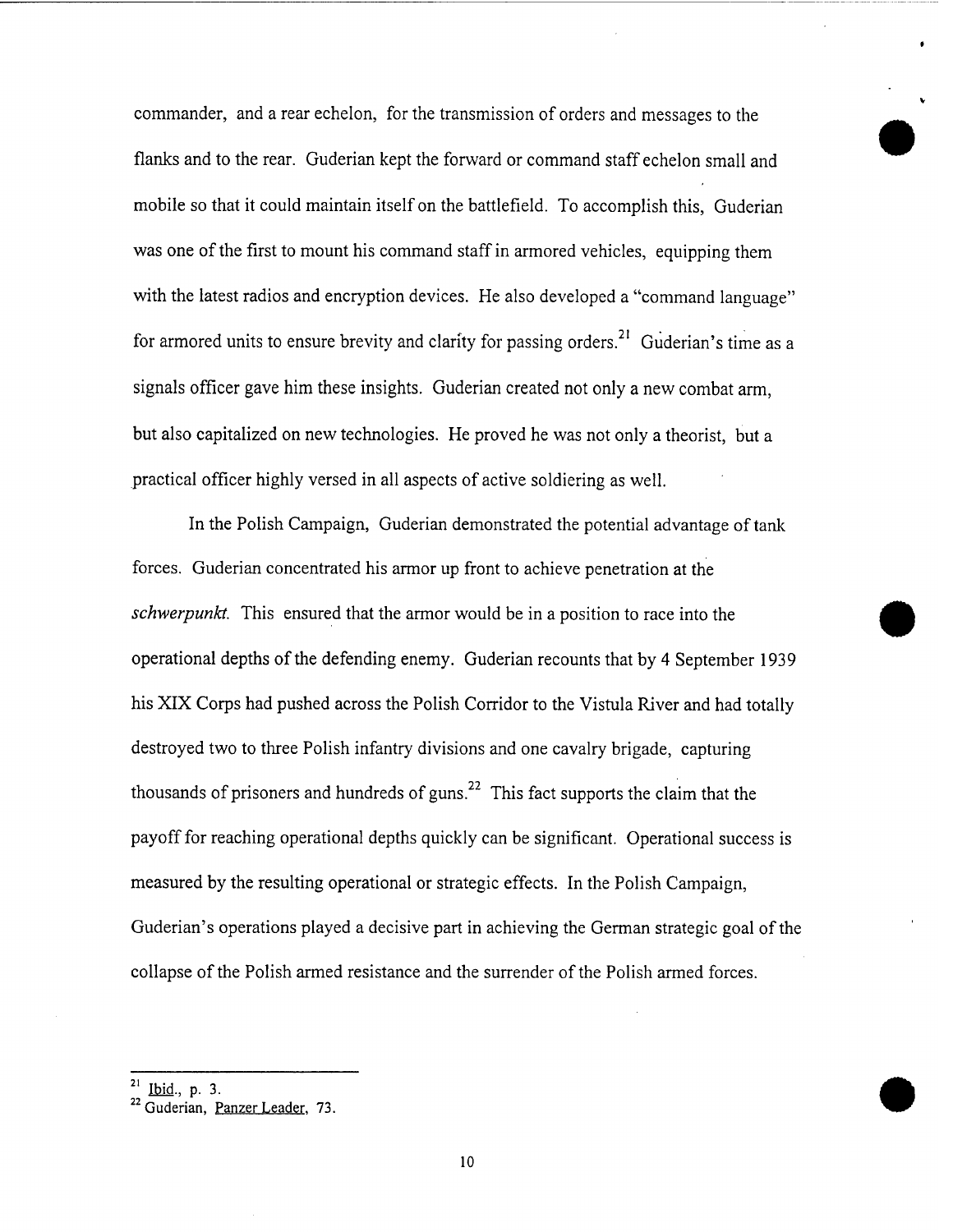There were further organizational and tactical changes affecting the conduct of future battles. In particular, Guderian advocated that commanders lead the battle from the front. To accomplish this, Guderian insisted that units be provided with better command vehicles and communication systems. Close air support for the leading troops was also studied in greater detail; improved integration evolved. The Germans identified and corrected other deficiencies as they readied themselves for an invasion of France.

### THE SICKLE CUT: THE GERMAN CAMPAIGN AGAINST FRANCE.

Following the defeat of Poland, Hitler directed the General Staff to develop a campaign plan to defeat France. The General Staff's initial plan was basically a version of the failed *Shlieffen* Plan of 1914. It called for the main effort to be made by an enveloping attack through the lowlands of Belgium and northern France. General Erich von Manstein, whom Guderian called "our finest operational brain," obtained a copy of the General Staff's Plan Gelb (Yellow) and found little to admire about it.<sup>23</sup> The strategic objective was to defeat France quickly in a *blitzkrieg* campaign and avoid the stalemate and attrition warfare that characterized the First World War. Manstein argued that the proposed plan might provide operational success but not the strategic objective.

Manstein proposed a radically different plan. He insisted that the strength of Germany's forces, as demonstrated in the Polish Campaign, now lay in their mobility and offensive capability. Although Manstein was not a tank expert, he thought in terms

 $^{23}$  Len Deighton, Blitzkrieg: From the Rise of Hitler to the Fall of Dunkirk (London: Jonathan Cape, Ltd, 1979), 85.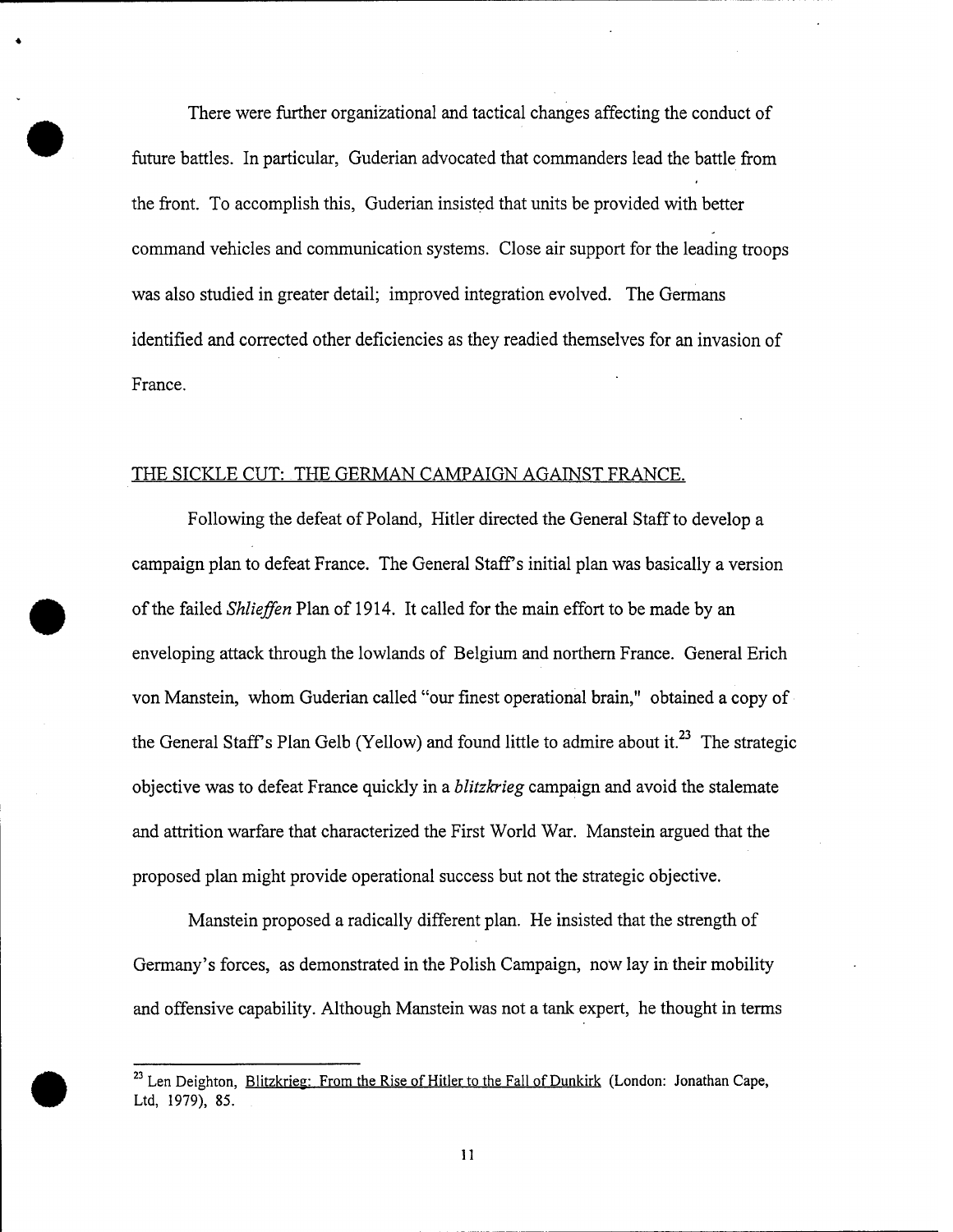of long armored thrusts with Panzers and mechanized forces slicing through the French lines in the Ardennes. He envisioned these breakthroughs advancing to the channel coast, cutting off the Allied forces in Belgium and destroying them before they could escape across the Somme. Following an operational pause, the remaining Allied forces behind the Somme could be destroyed.

The German high command did not support the Manstein plan. Manstein thus approached the only man in Germany who could verify the feasibility of getting tanks through the narrow, twisting roads of the Ardennes; that man was Heinz Guderian.<sup>24</sup> Manstein simply assumed that it was possible to maneuver tanks through the Ardennes forest. Guderian remembered the terrain from the First World War and thought it was possible to move and supply his armored and motorized forces through this hilly terrain. Although the major designer of the Sickle Plan, Manstein was relegated to commanding an infantry corps during the campaign. The major role in executing the plan was given to Guderian.

Guderian became a leading advocate of the "Sickle Plan" during a series of war games in February 1940. He proposed that his corps (XIX Panzer Corps of Army Group A) cross the Meuse river near Sedan and then drive to Amiens on the Somme river, 120 miles to the west. Senior members of the General Staff strongly disagreed with him. They suggested that Guderian's tanks might be able to make a bridgehead over the Meuse, but that the armor units needed to wait for the infantry to catch up to make a

 $^{24}$  Ibid., 209.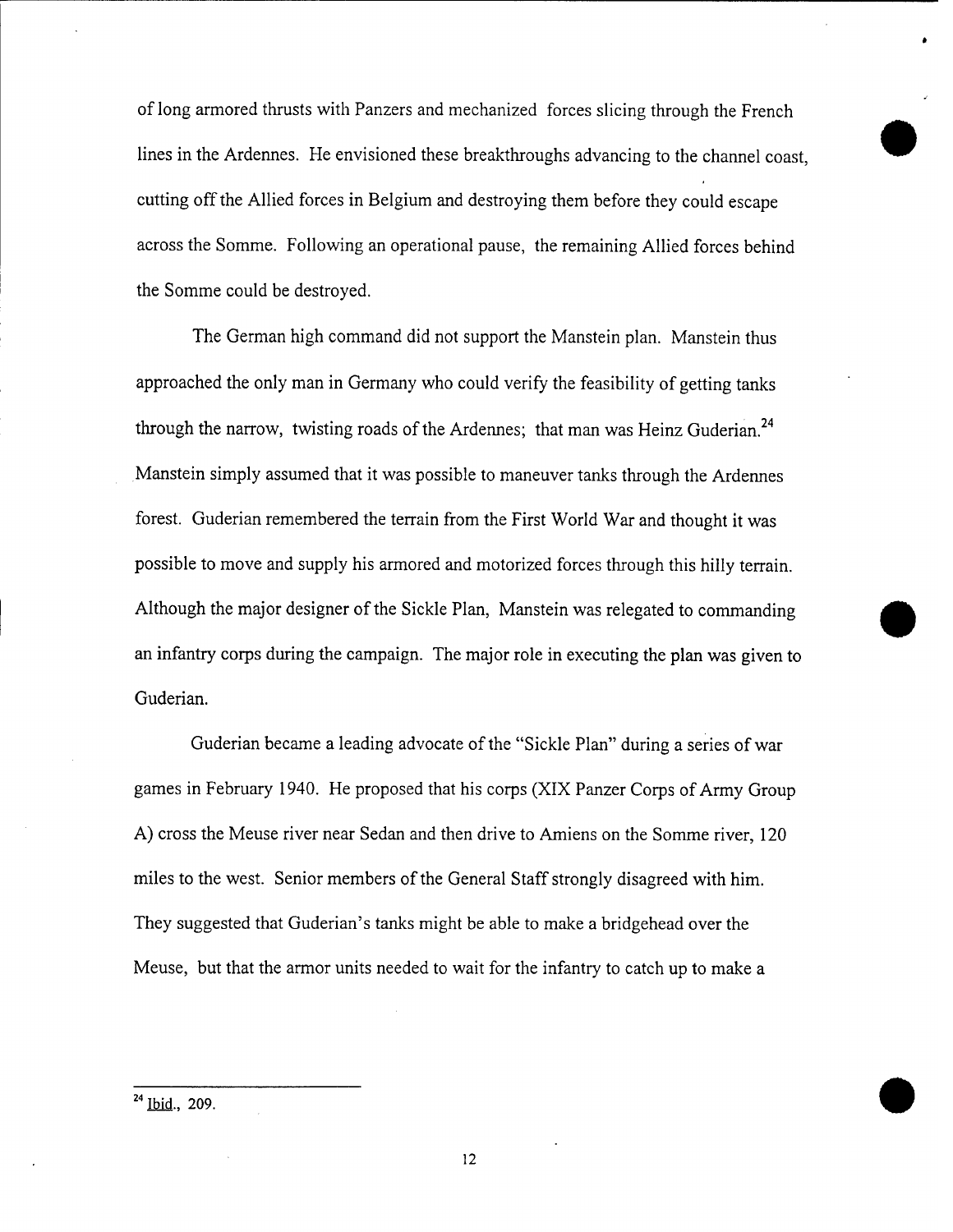"unified attack." Guderian viewed this as old thinking; operational design based on the same old tactics.

Guderian, as was his trademark, contradicted his seniors. He was certain that waiting for the infantry units would jeopardize the operation. Such hesitation, he argued, would allow the Allies to mass reinforcements along the Meuse and halt his attack. Guderian had a healthy respect for the Allied forces, particularly the French. Because the Allied forces greatly outnumbered the Germans, Guderian insisted that it was essential for the Germans to use all of their available offensive power in one surprise blow at the *Schwerpunkt;* to drive a wedge so deep and wide into the enemy's rear that the German forces need not worry about their flanks. Guderian reasoned that his forces could immediately exploit any success without bothering to wait for the infantry.<sup>25</sup>

This illustrates Guderian's vision of the proper sequencing of operations for mechanized forces: first to break through the enemy's lines; second, wreaking havoc in the enemy rear causing fear and confusion; and finally, the destruction of the enemy's forces. This is a testament to Guderian's innovative vision, technical skill, leadership and understanding of operational design. This design placed German strength against enemy weakness. It also achieved operational surprise. In addition, Guderian's decisive thrust into the Allied rear cut off the Allied forces, thus attacking a critical vulnerability by cutting off their lines of communication.

Attacking through the Ardennes involved great risk. This suited Guderian's personality and leadership style perfectly. A consummate risk-taker, he was "too well

<sup>&</sup>lt;sup>25</sup> Guderian, Panzer Leader, 90.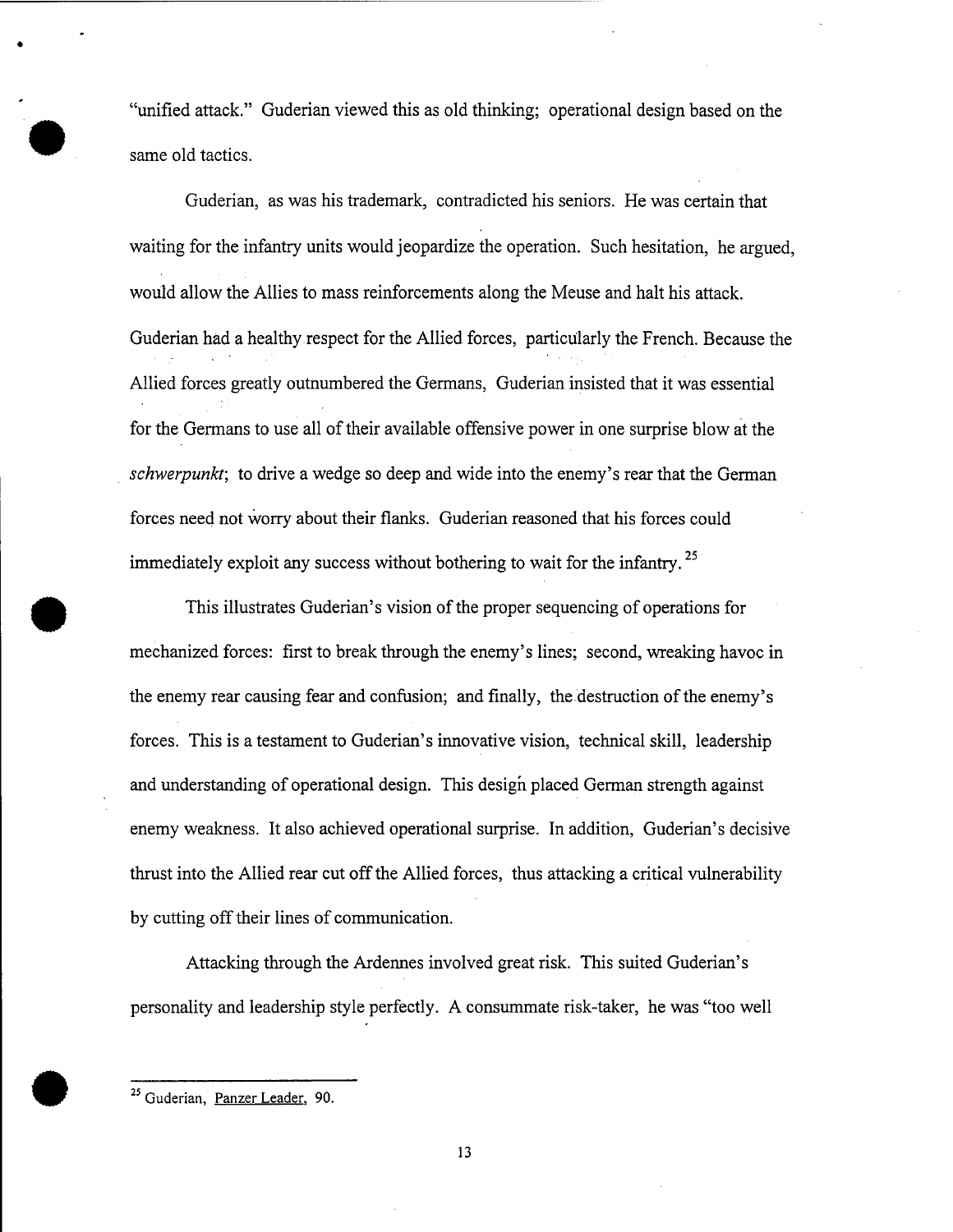trained and expert in the handling of armor to be foolhardy."<sup>26</sup> Guderian proved to his detractors that he was at his best when handling aggressive operations.

Guderian carried the main part of the campaign. His three panzer divisions, with more than 300 tanks apiece, crossed 60 miles through the tough, steep terrain of the Ardennes forest and over the river Meuse at Sedan before the Allies, and most of the German General Staff, realized that he had pulled off the impossible; Guderian drove his forces through the "impassable" Ardennes.

In his drive to the channel coast, it is accurate to say that Guderian faced as much opposition from his own superiors as he did from the Allies. When Guderian had reached the Meuse, the General Staff was so riveted on what the tactical challenge of crossing the Meuse that they lost sight of the overall goal, the Allied defeat.<sup>27</sup> The German high command accepted securing the bridgehead as an end in itself, rather than as a means of destroying the Allied forces. Guderian did not lose focus of the strategic goal, but was frustrated throughout the campaign by a series of halt orders.

Guderian's instincts at the Meuse allowed him to keep the strategic goal of defeating the Allies in mind. He advanced without hesitation, dragging Hitler and the German high command with him, while making history and revolutionizing warfare along the way. Guderian accurately sensed that the halt orders and hesitance of his seniors would prevent the *Schwerpunkt* force from reaching the channel coast and causing the offensive in the west to fail.

<sup>26</sup> von Mellenthin, 90.

<sup>&</sup>lt;sup>27</sup> R.H.S. Stolfi, Hitler's Panzers East: World War II Reinterpreted (Norman: University of Oklahoma Press, 1991), 110.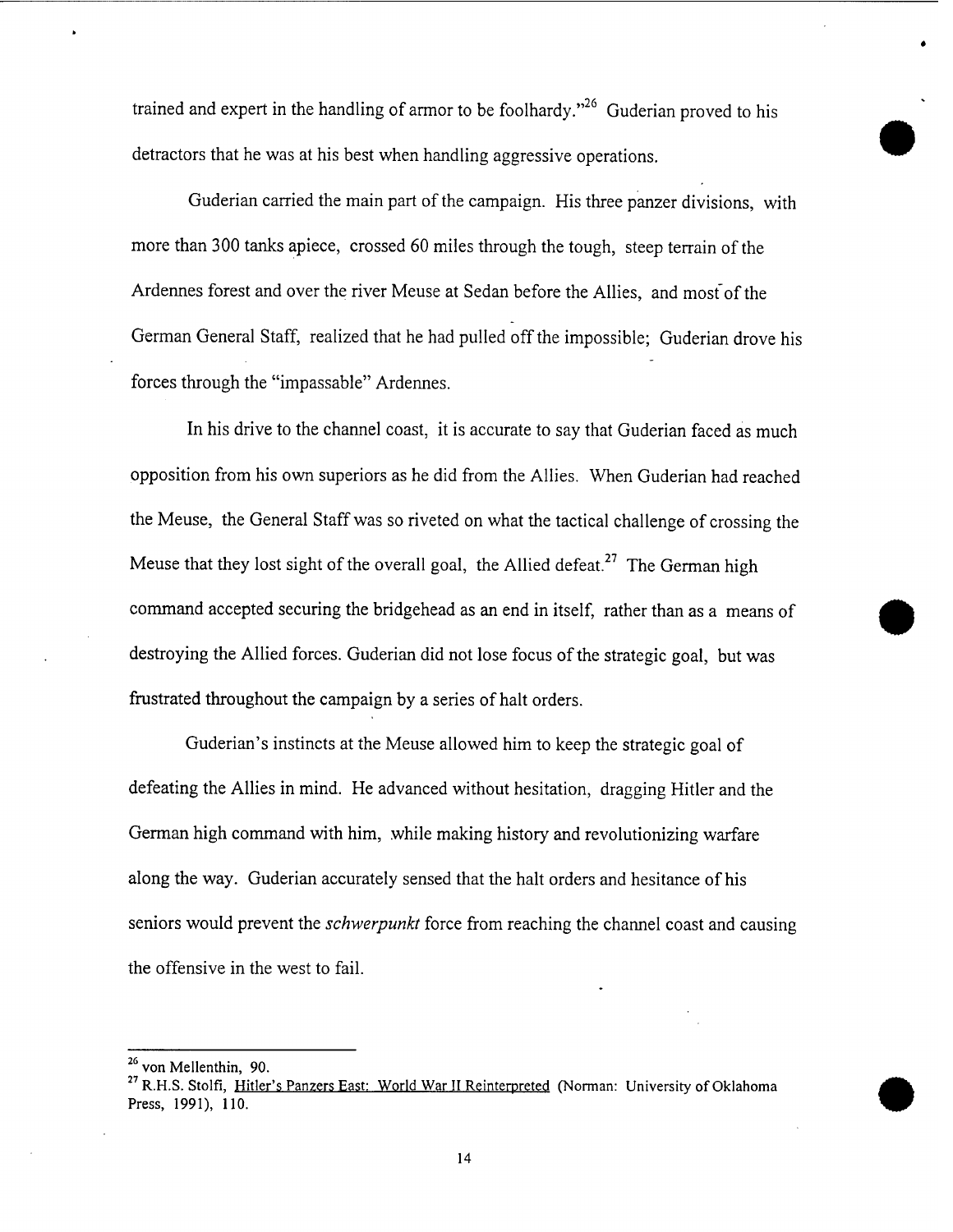Guderian's relationship with his superiors throughout the war, especially with Hitler, was often controversial. Their differences centered on how operations should be conducted. Guderian retained his operational style of driving his panzer forces forward in a quick *blitz.* Guderian met with Hitler countless times during the war and often criticized Hitler's military leadership. His willingness to stand up to Hitler provoked many bitter and violent clashes between them. Time and again Guderian mustered the courage to contradict and warn Hitler. He was one of the few senior German officers who stood by his own views and maintained the moral courage to contradict Hitler.

#### CONCLUSIONS AND LESSONS FOR TODAY.

The successes Guderian achieved are powerful examples of the impact of operational leadership. Guderian's innovative ideas, his operational thinking, his execution of operations, and most importantly his character, brought success on the battlefield.

Guderian's example still provides lessons for today. Guderian was a visionary who saw that a revolution in military technology, coupled with revolutionary doctrine, could transform the battlefield. Although his vision was often opposed by the German military establishment, Guderian's perseverance translated his beliefs into reality. One of Guderian's greatest skills was his ability to communicate his vision to his subordinates, and then lead them personally from the front.

Guderian was a master in maximizing an economy of force. He realized that at the beginning of most campaigns, German units would be outnumbered. He was acutely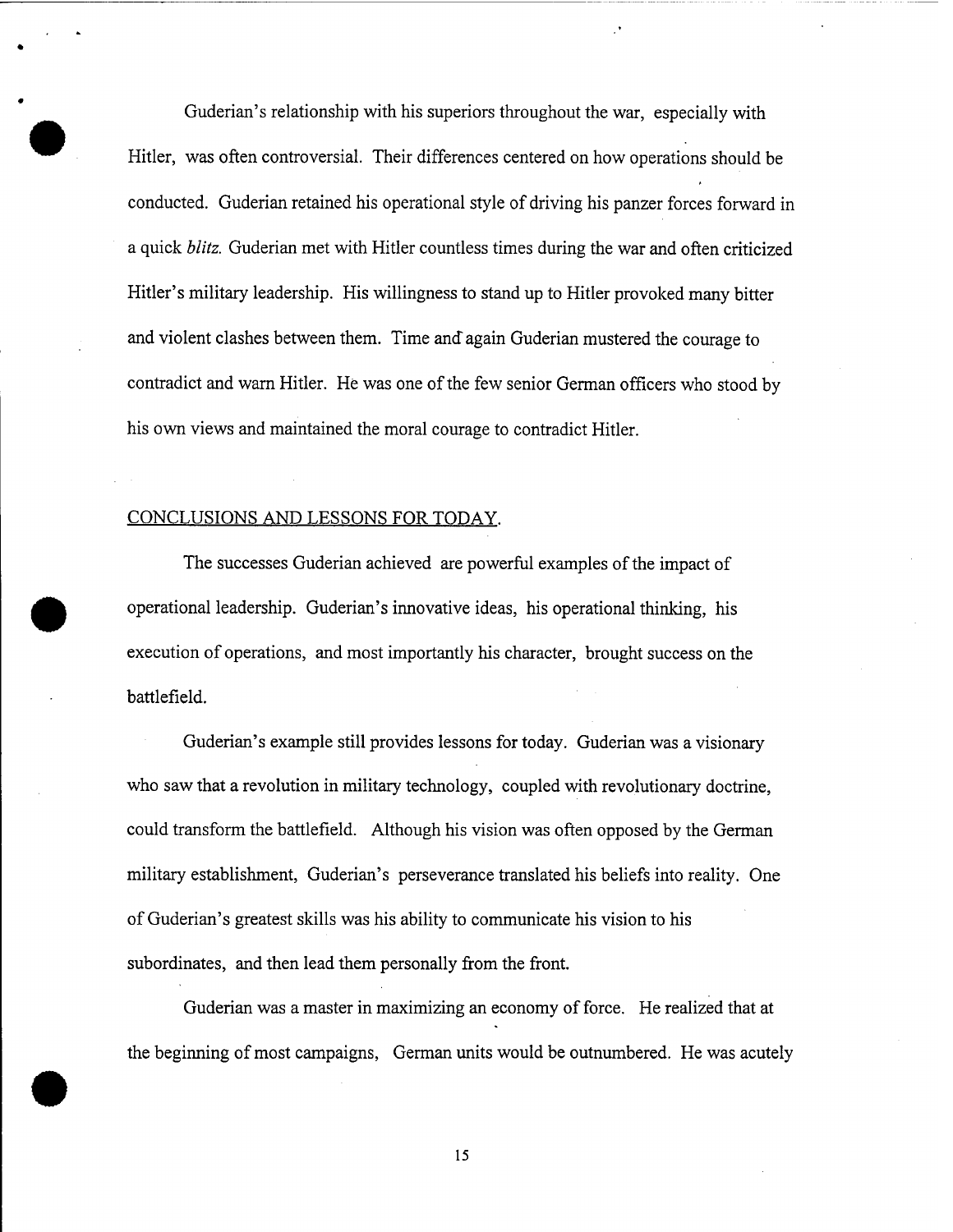aware that Germany would not be victorious if it fell into another static, attrition style war like the First World War. Thus, Guderian espoused the need for quick, *blitz-style.* attacks, that capitalized on surprise and an overwhelming concentration of strength at the decisive point. His pre-war preparations engineered the techniques that made this type of warfare possible not only for his own forces, but for every other part of the German Army.<sup>28</sup> Guderian's development of logistics and communication systems enabled German motorized forces to operate independently for up to five days, and to respond rapidly to their leaders' commands. This point cannot be overemphasized. Without this system, the *Wehrmacht* would probably not have achieved its stunning victories in the early years of the war.

Guderian's operational thinking, planning, and execution were based on his willingness to accept risk in order to keep his forces concentrated at the *Schwerpunkt.* Guderian was often criticized and second-guessed by his superiors. Time and again, however, his skill in accurately assessing the situation proved his skeptics wrong. Guderian had a knack for making sound and timely decisions when assessing the best employment of his forces. Once these decisions were made, he aggressively implemented them. Today's operational leaders could learn much about decision-making from Guderian's example.

<sup>&</sup>lt;sup>28</sup> Macksey, 211.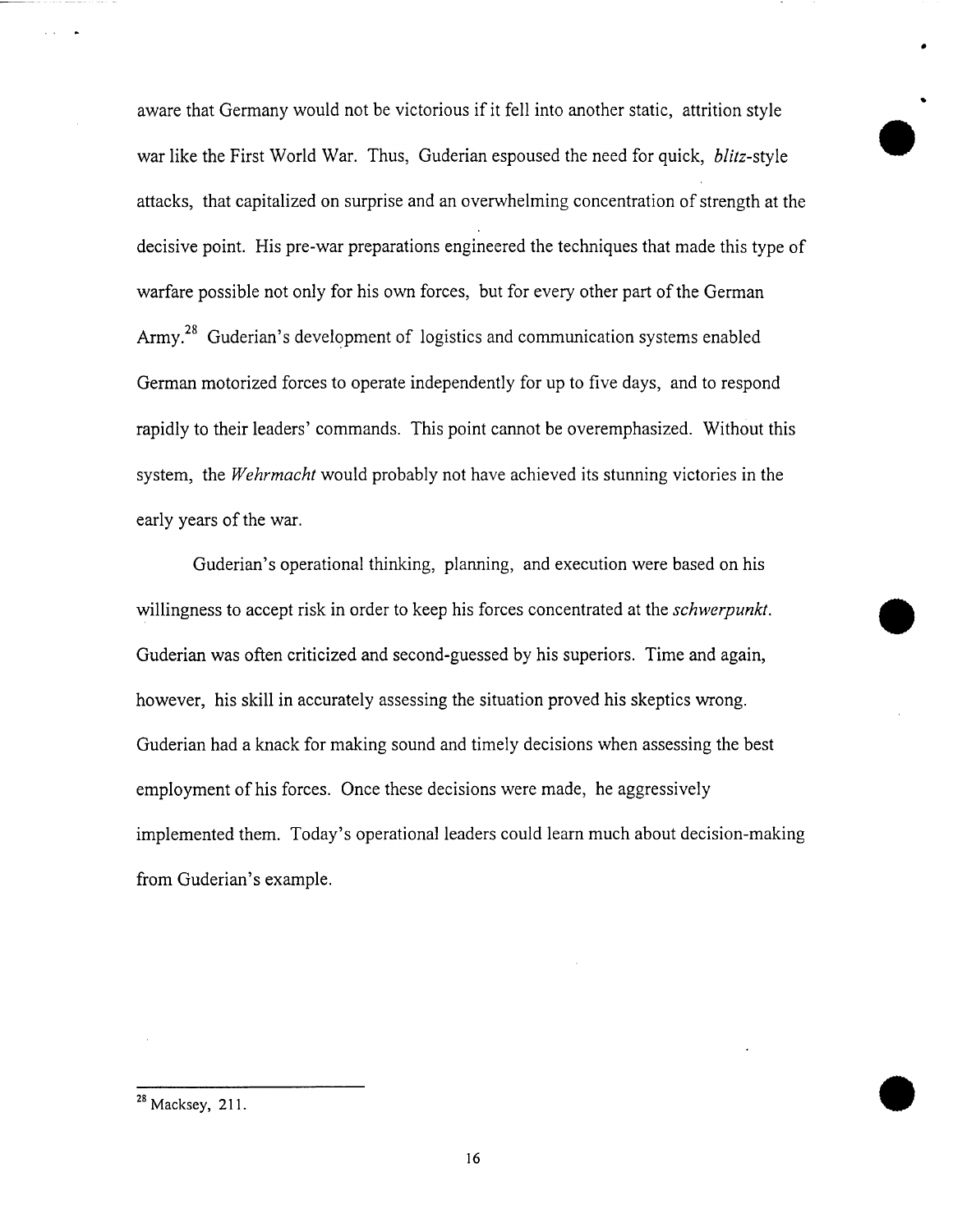#### BIBLIOGRAPHY

#### Books

Alexander, Bevin. How Great Generals Win. New York: W.W. Norton & Company, 1993.

Carver, R.M. The Apostles of Mobility. New York: Holmes and Meier Publishers, 1979.

Guderian, Heinz. Achtung-Panzer!: The Development of Armoured Forces. Their Tactics and Operational Potential. London: Arms and Armour Press, 1992.

. Panzer Leader. London: Michael Brown, Ltd., 1952.

**•**

**•**

Hart, B.H. Liddell. The German Generals Talk. New York: William Morrow and Company, 1948.

Macksey, Kenneth. Guderian: Creator of the Blitzkrieg. New York: Stein and Dav Publishers, 1975

. The Tank Pioneers. London: Jane's Publishing Company, 1981.

. Tank Warfare: A History of Tanks in Battle. New York: Stein and Day Publishers, 1971.

. From Triumph to Disaster: The Fatal Flaws of German Generalship from Moltke to Guderian. London: Greenhill Books, 1996.

Mellenthin, F.W. von. German Generals of WWII: As I Saw Them. Norman: University of Oklahoma Press, 1977.

. Panzer Battles: A Study of the Employment of Armor in the Second World War. Norman: University of Oklahoma Press, 1956.

Stolfi, R.H.S. Hitler's Panzers East: World War II Reinterpreted. Norman: University of Oklahoma Press, 1991.

Strawson, John. "General Heinz Guderian." in The War Lords, Edited by Field Marshal Sir Michael Carver, Boston: Little, Brown and Company, 1976.